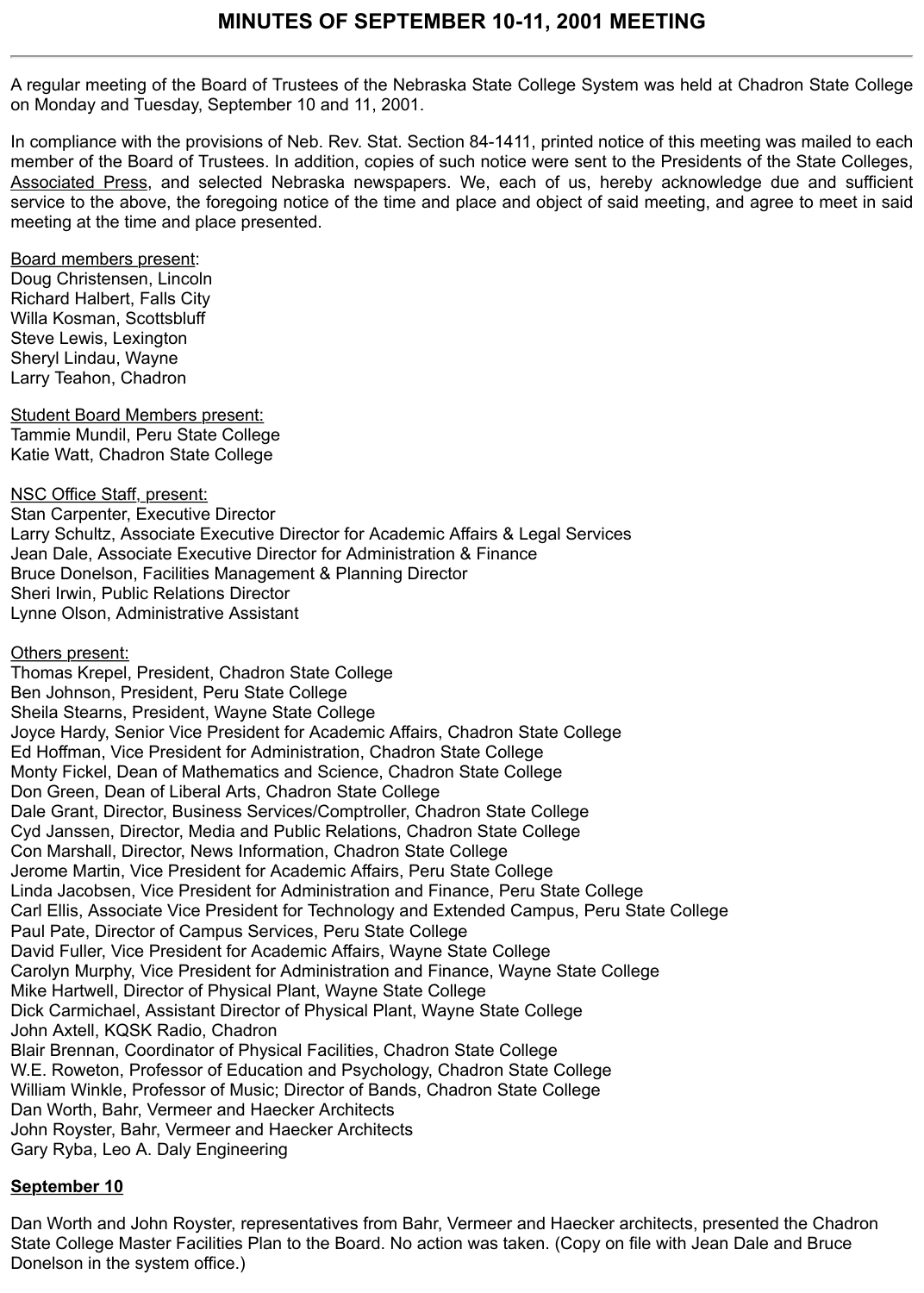Gary Ryba, representative from Leo Daly, presented the Wayne State College power plant design development drawings to the Board. No action was taken. (Copy on file with Jean Dale and Bruce Donelson in the system office.)

Following the presentations, the Academic and Personnel Committee and the Fiscal and Facilities Committee met separately to discuss agenda items. No action was taken. The committee meetings concluded at 12:15 p.m.

Martha Blegen-Smith, Chet Grycz, and Bill Allard, of Octavo Digital Imaging gave a presentation about the company's imaging capabilities during lunch. Joyce Hardy distributed information to the Board regarding the Principal Leader program, Bachelor of Applied Sciences Technical Occupations major, Student Support (TRIO) program and the BRIN Initiative with UNMC. These are all new initiatives at Chadron State.

The Board of Trustees and the Executive Director met with members of the Faculty Senate, support and professional staff employees and members of the Student Senate throughout the afternoon.

### **September 11**

## **CALL TO ORDER—BUSINESS MEETING**

Board Vice Chair Lindau called the business meeting to order at 9:00 a.m. and asked for a moment of silence to reflect on the tragedies that had just occurred in New York City, Washington, D.C. and Pennsylvania.

## **Approval of Meeting Agenda**

The meeting agenda for September 11, 2001 was approved as presented.

#### **Approval of minutes**

Minutes of the July 16 special meeting were unanimously approved with a correction to reflect that Joyce Hardy, Senior Vice President for Academic Affairs, Chadron State College was in attendance. Voting aye: Christensen, Halbert, Kosman, Lewis, Lindau, and Teahon. Voting nay: None. Student Opinion aye: Mundil, and Watt.

### **ITEMS FOR DISCUSSION AND ACTION**

### **Academic and Personnel Committee**

### Personnel Recommendations

A motion to approve the personnel recommendations submitted by the colleges, with the following changes, was unanimously approved. Chadron State—Penny Bellah resignation rather than non-renewal and Peru State—Nancy Emerson voluntary early retirement rather than resignation. Voting aye: Christensen, Halbert, Kosman, Lewis, Lindau, and Teahon. Voting nay: None. Student Opinion aye: Mundil, and Watt.

### Preliminary Notification of New Academic Programs

A motion to approve the following preliminary new program notification list to be submitted to the Coordinating Commission for Postsecondary Education was unanimously approved.

Chadron Comprehensive Major in Physical Sciences With options in Physics, Chemistry & Geoscience (BS degree)

Education in Rural Leadership (MA degree)

Wayne Applied Human Physiology Major (BS degree)

Physical Science Major or

Physical Science Concentration (BS degree)

System-wide Advanced Studies (MS degree)

# Proposed Policy Revision; Policy 3401 First Round Approval

A motion to amend Policy 3401 to expand the Non-Resident Scholars program to students from other states in the U.S. not to limit it to states contiguous to Nebraska was unanimously approved.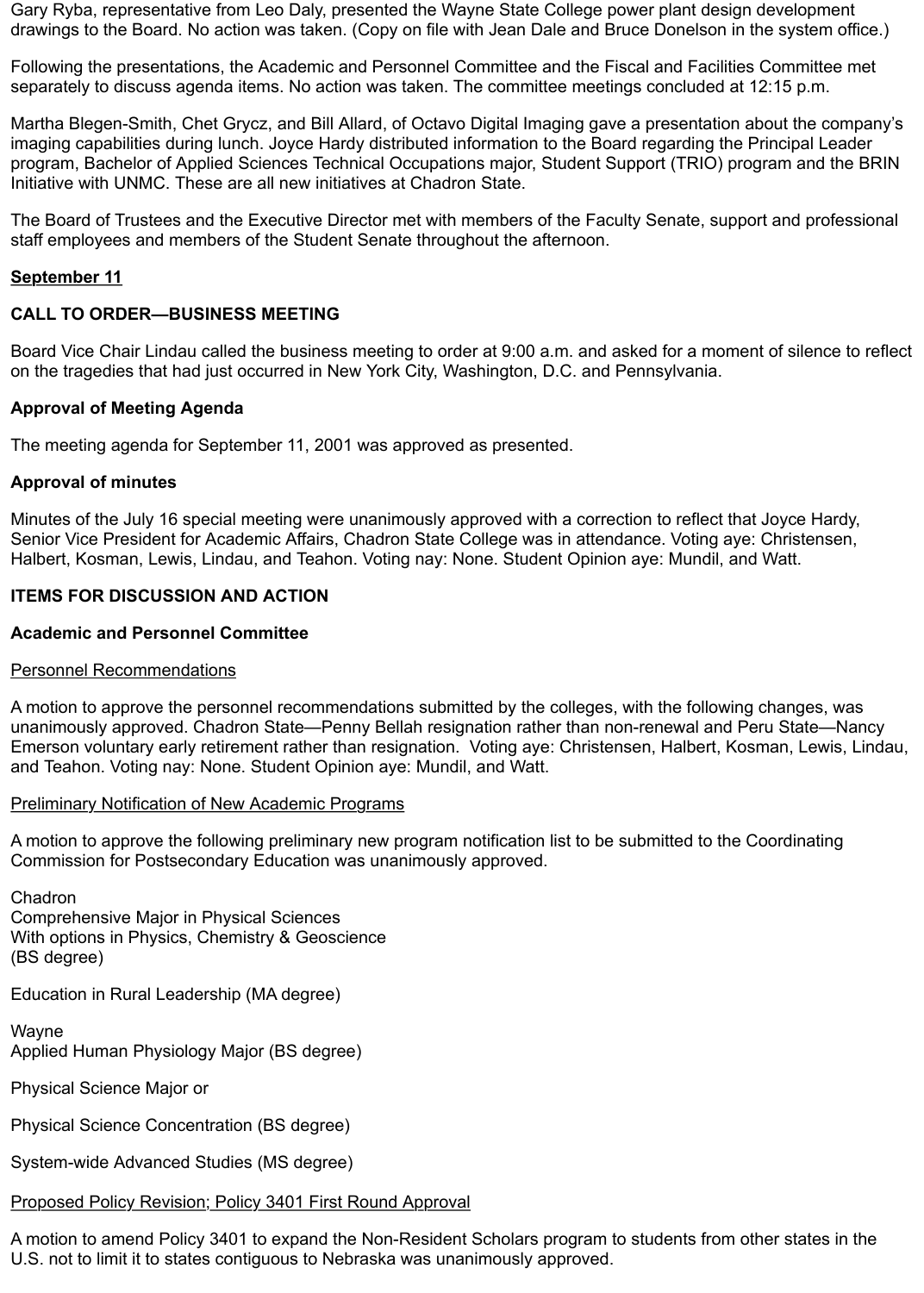#### New Program: Criminal Justice (BS) at Peru State College

A motion to approve a proposed major in Criminal Justice to replace an existing option within the Psychology-Sociology major for Peru State College was unanimously approved.

## **Fiscal and Facilities Committee**

#### Grant Applications and Awards

A motion to approve the following grant applications and awards as submitted by the colleges was unanimously approved. Voting aye: Christensen, Halbert, Kosman, Lewis, Lindau, and Teahon. Voting nay: None. Student Opinion aye: Mundil, and Watt.

### Chadron Award

· Panhandle Unified Rural Education Project (Nebraska Department of Education) -- \$45,619

· Student Support Services Program (U.S. Department of Education, Federal TRIO Programs) \$190,000

### Wayne Award

- · Development of a Family Business Center (U.S. Department of Education) -- \$138,000
- · Student Support Services (U.S. Department of Education) -- \$244,282
- · Student Support Services (U.S. Department of Education) -- \$229,112
- · Wayne State College Title III Planning Grant (U.S. Department of Education) -- \$34,998

#### Contracts and Change Orders

A motion to approve the following contracts submitted by the colleges was unanimously approved. Voting aye: Christensen, Halbert, Kosman, Lewis, Lindau, and Teahon. Voting nay: None. Student Opinion aye: Mundil, and Watt.

Wayne State College Contracts

· Campus-wide/Carhart Sciences (central fire alarm notification system/new fire alarm system Carhart) --\$98,368

#### LB 309 Allocations

A motion to approve the allocation of LB 309 funding was unanimously approved. Voting aye: Christensen, Halbert, Kosman, Lewis, Lindau, and Teahon. Voting nay: None. Student Opinion aye: Mundil, and Watt.

#### Chadron State College

· Allocation of \$58,650 for Sandoz Center window repair

Peru State College

· Allocation of an additional \$6,000 for Campus steam/condensate line repair

#### Allocation of Surplus Funds for Peru State College

A motion to authorize the allocation of Peru State College surplus funds for Morgan Hall program statement and asbestos survey was unanimously approved. Voting aye: Christensen, Halbert, Kosman, Lewis, Lindau, and Teahon. Voting nay: None. Student Opinion aye: Mundil, and Watt.

#### Write-Off of Uncollectible Accounts

A motion to approve the following requests to write-off specific uncollectible student accounts as submitted by the State Colleges was unanimously approved. Voting aye: Christensen, Halbert, Kosman, Lewis, Lindau, and Teahon.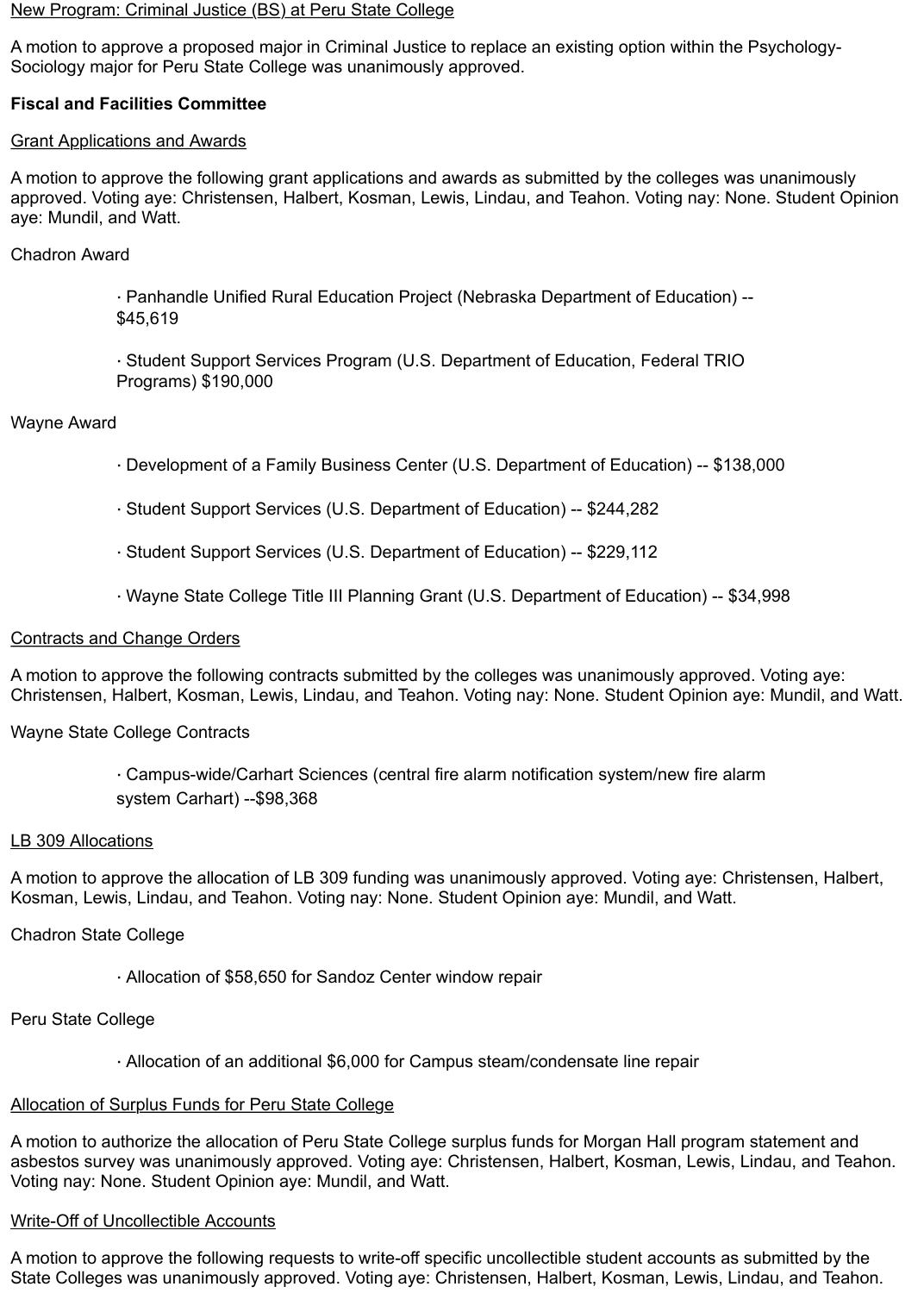Voting nay: None. Student Opinion aye: Mundil, and Watt.

#### Chadron State College

Cash Fund Accounts (Tuition and Fees) \$ 5,528.47 Revenue Bond Accounts \$11,461.51 Total \$16,989.98

### Peru State College

Cash Fund Accounts (Tuition and Fees) \$15,981.27 Other Fund Accounts \$868.50 Revenue Bond Accounts \$17,119.64 Total \$33,696.41

#### Wayne State College

Cash Fund Accounts (Tuition and Fees) \$ 6,351.46 Other Fund Accounts \$138.45 Revenue Bond Accounts \$5,241.10 Total \$11,731.01

### Design Development for Wayne State College Power Plant

A motion to accept the design development documents for the new power plant at Wayne State College was unanimously approved.

### Exception to Policy 8063 and Approve Design Development for Wayne State College Power Plant

A motion to approve the request that an exception be allowed to Policy 8063 and that design development documents for the new power plant at Wayne State College be approved contingent on satisfactorily answering questions or concerns of state analysts was unanimously approved.

### Expenditure of Capital Improvement Fees to Purchase Piping

A motion to request approval to use capital improvement fee funds to purchase chilled water piping from Energy Systems to complete the new power plant project at Wayne State College was unanimously approved. Voting aye: Christensen, Halbert, Kosman, Lewis, Lindau, and Teahon. Voting nay: None. Student Opinion aye: Mundil, and Watt.

### Chadron State College Campus Facilities Master Plan

A motion to accept the Chadron State College Facilities Master Plan as submitted by Bahr Vermeer and Haecker Architects was unanimously approved.

### Cash Carry Forward Adjustments for Wayne State College

A motion to approve a cash fund adjustment for Wayne State College in the amount of \$475,000 to carry forward unencumbered cash fund balances from the 2000-2001 fiscal year was unanimously approved. Voting aye: Christensen, Halbert, Kosman, Lewis, Lindau, and Teahon. Voting nay: None. Student Opinion aye: Mundil, and Watt.

### Cash Fund Appropriation Adjustment for Wayne State College

A motion to approve an increase cash fund appropriation and revised preliminary operating budget for FY 2001-02 based on new cash fund estimates at Wayne State College was unanimously approved. Voting aye: Christensen, Halbert, Kosman, Lewis, Lindau, and Teahon. Voting nay: None. Student Opinion aye: Mundil, and Watt.

### Committee to Select Architect for Morgan Hall at Peru State College

A motion to appoint a committee to select an architect for the Morgan Hall Program Statement was unanimously approved.

Steve Lewis, Board member--Fiscal and Facilities Committee Chair Richard Halbert, Board Member Jean Dale, Associate Executive Director, Administration and Finance, System Office Bruce Donelson, Director, Facilities Management and Planning, System Office Steve Hotovy, Representative of the State Building Division Linda Jacobsen, Vice President, Administration and Finance, Peru State College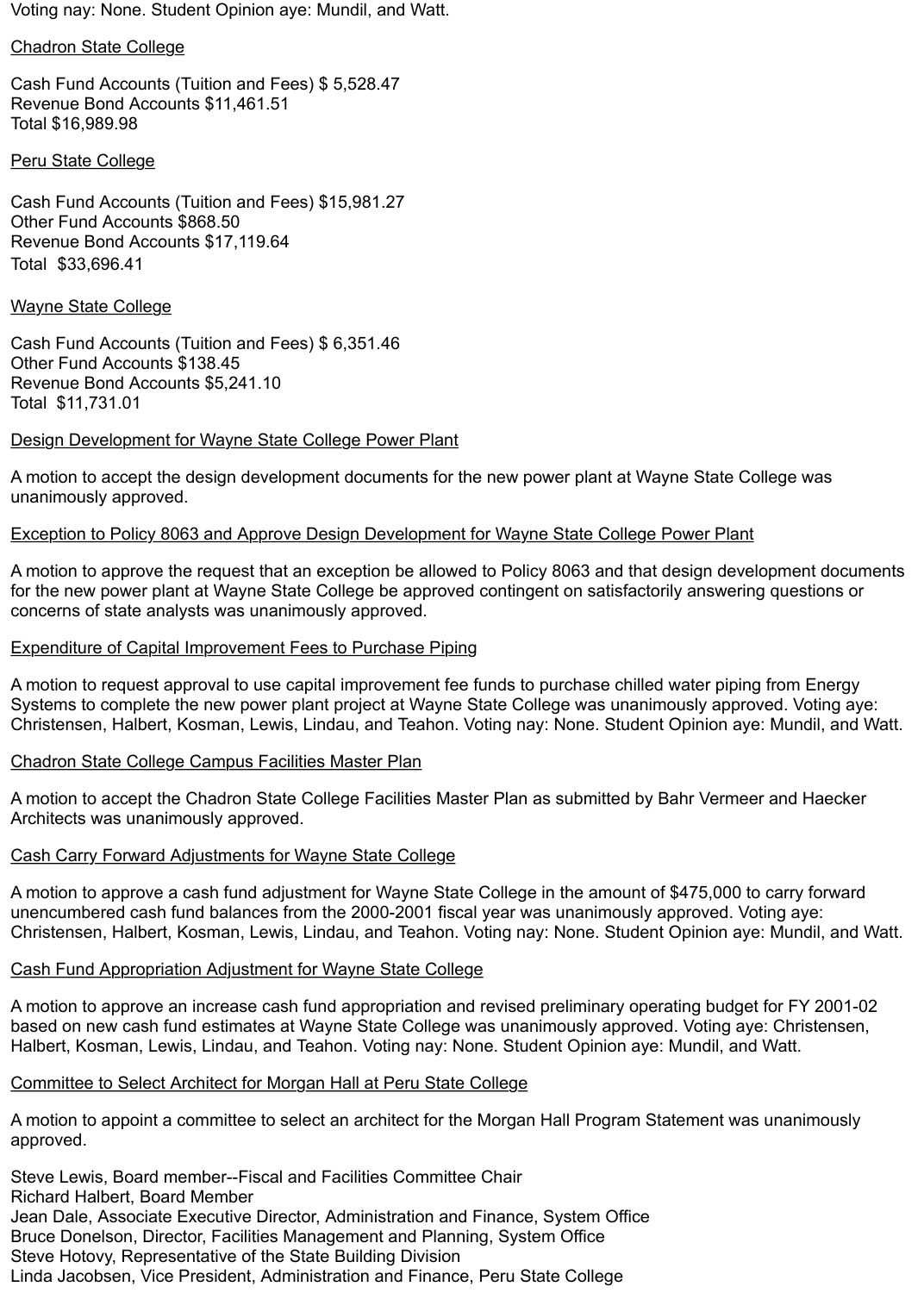Paul Pate, Director of Campus Services, Peru State College Ted Harshbarger, Vice President, Student Services and Enrollment Management, Peru State College Erin Sayer, Residence Life Director, Peru State College Renae Church, Business Manager, Peru State College

## Executive Director Authority to Approve and Sign Contract for TJ Majors HVAC Upgrade

A motion to grant the executive director the authority to approve and sign a contract relating to TJ Majors heating, ventilation and air conditioning upgrade contingent upon LB 309 funding was unanimously approved. Voting aye: Christensen, Halbert, Kosman, Lewis, Lindau, and Teahon. Voting nay: None. Student Opinion aye: Mundil, and Watt.

## **ITEMS FOR INFORMATION AND DISCUSSION**

### **Academic and Personnel**

#### Personnel Actions

Personnel actions not requiring Board approval were reported for information.

### Year-end Personnel Summary

Year-end personnel summary from each state college not requiring Board approval was reported for information.

### Summer Enrollment Reports

Summer 2001 enrollment reports from each state college not requiring Board approval were reported for information.

### Summer Instructional Load Reports

Summer 2001 instructional load reports from each state college not requiring Board approval were reported for information.

### Davis-Chambers Minority Scholarship Program

Executive Director, Stan Carpenter reported that the NSC has invested the state funds and funds privately raised at Chadron State and Wayne State with the Chadron State Foundation. Peru State expects to raise its matching funds in the near future.

### Higher Learning Commission of North Central Association Visit to Peru State College

Peru State College President, Ben Johnson reported to the Board that final preparations are being made for the Higher Learning Commission visit scheduled for October 22-24, 2001. Dr. Jerry Martin, Vice President for Academic Affairs, Peru State College, gave a brief presentation to the Board regarding the accreditation process and the expectations of the College and North Central. Board members and the Executive Director will receive copies of Peru's self-study. Trustee, Halbert requested biographical information on the accreditation team members.

### **Fiscal and Facilities**

### Grant Applications and Awards

The following grant applications and awards were presented to the Board for information.

### Chadron Application

· Wetland Education: The Development of a Study Site and Preparation of Supplies for a Site near Fort Clatsop, Oregon (USGS National Wetlands Research Center) -- \$19,296

### Peru Award

· Training Secondary Teachers in Online Course Technology (Nebraska Educational Telecommunications Commission) -- \$10,000

### Wayne Application

· "EDU 367/567" Human Relations (Corp. for National Service/NE Consortium for Service Learning in Higher Education) -- \$2,200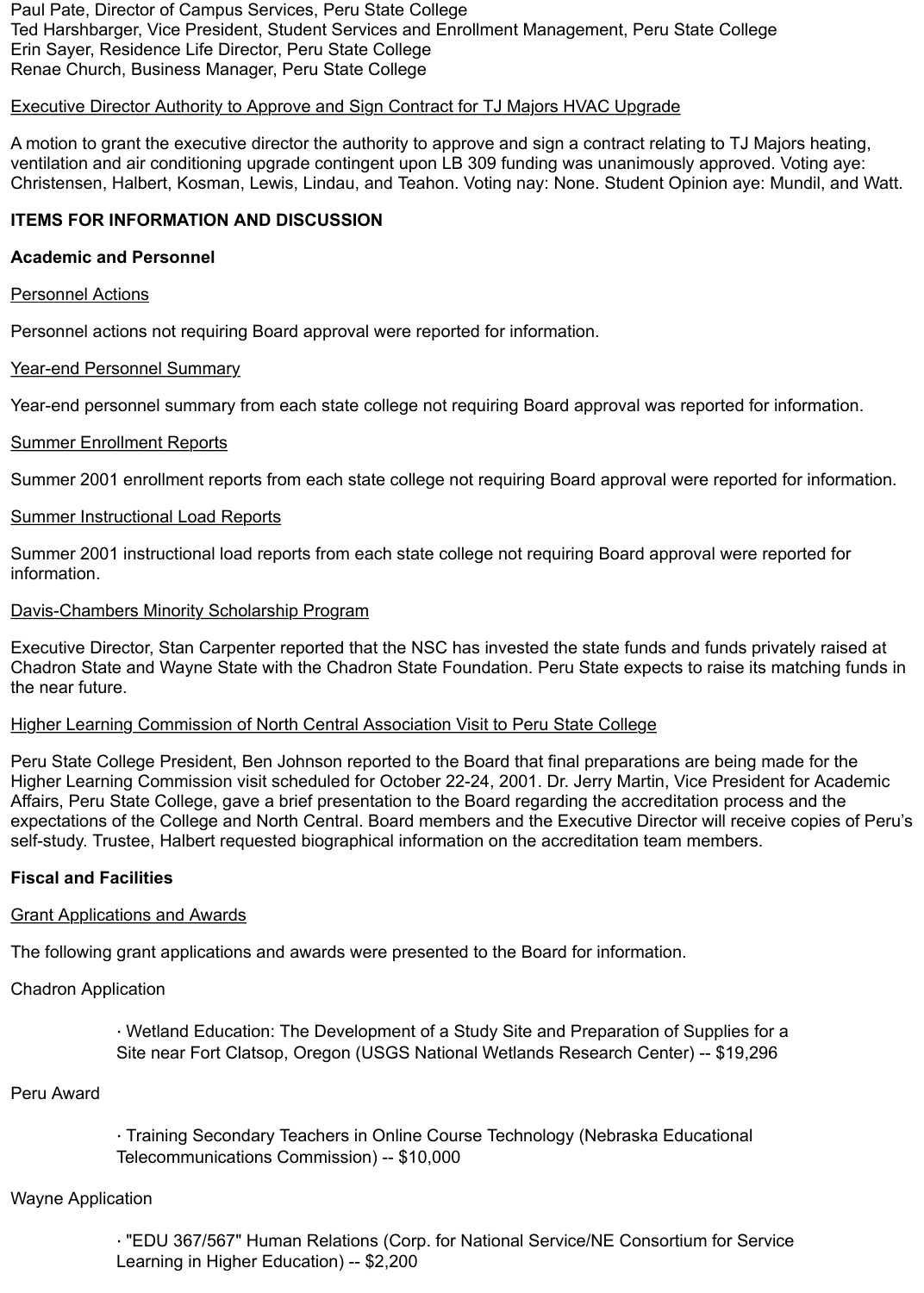· Wayne State College Service Learning Program (Corp. for National Service/NE Consortium for Service Learning in Higher Education) -- \$10,000

Contract and Change Orders

The following contracts and change orders were presented to the Board for information.

- Chadron Contract
	- · City Dispatch Console, Police Department (central reporting stations) -- \$1,781
- Peru Contracts
	- · Wheeler Activity Center (removal and installation of pool filters) -- \$20, 106
	- · AV Larson (design for re-roofing a portion of the building) -- \$5,250

## Wayne Contracts

- · Humanities (stair tread replacement) -- \$29,900
- · Brandenburg Education (stair tread replacement) -- \$29,851
- · Hahn Administration (asbestos survey) -- \$2,100
- · Berry Hall Lounge, Hahn Administration, Carhart Science (install new carpet) -- \$27,588

## Chadron Change Order

· High Rise Dormitory (#1 sprinkler head modification) -- \$8,750 credit

### Peru Change Order

· Physical Plant (Additional cost due to piping with concrete through street) -- \$7,000

## Physical Plant Status Reports

Physical plant status reports from each state college not requiring Board approval were reported for information.

Capital Construction Progress Reports

The following capital construction progress reports not requiring Board approval were reported for information.

### Chadron State College

- · Memorial Hall Renovation Interim report
- · Burkhiser Technology Complex Renovation Interim report
- · Miller Hall Renovation Interim report

### Peru State College

- · Campus Services Building Renovation Interim report
- · Hoyt Science Building Renovation Interim report
- · Centennial Complex Renovation Interim report
- · Library/Old Gym Renovation Interim report

#### Wayne State College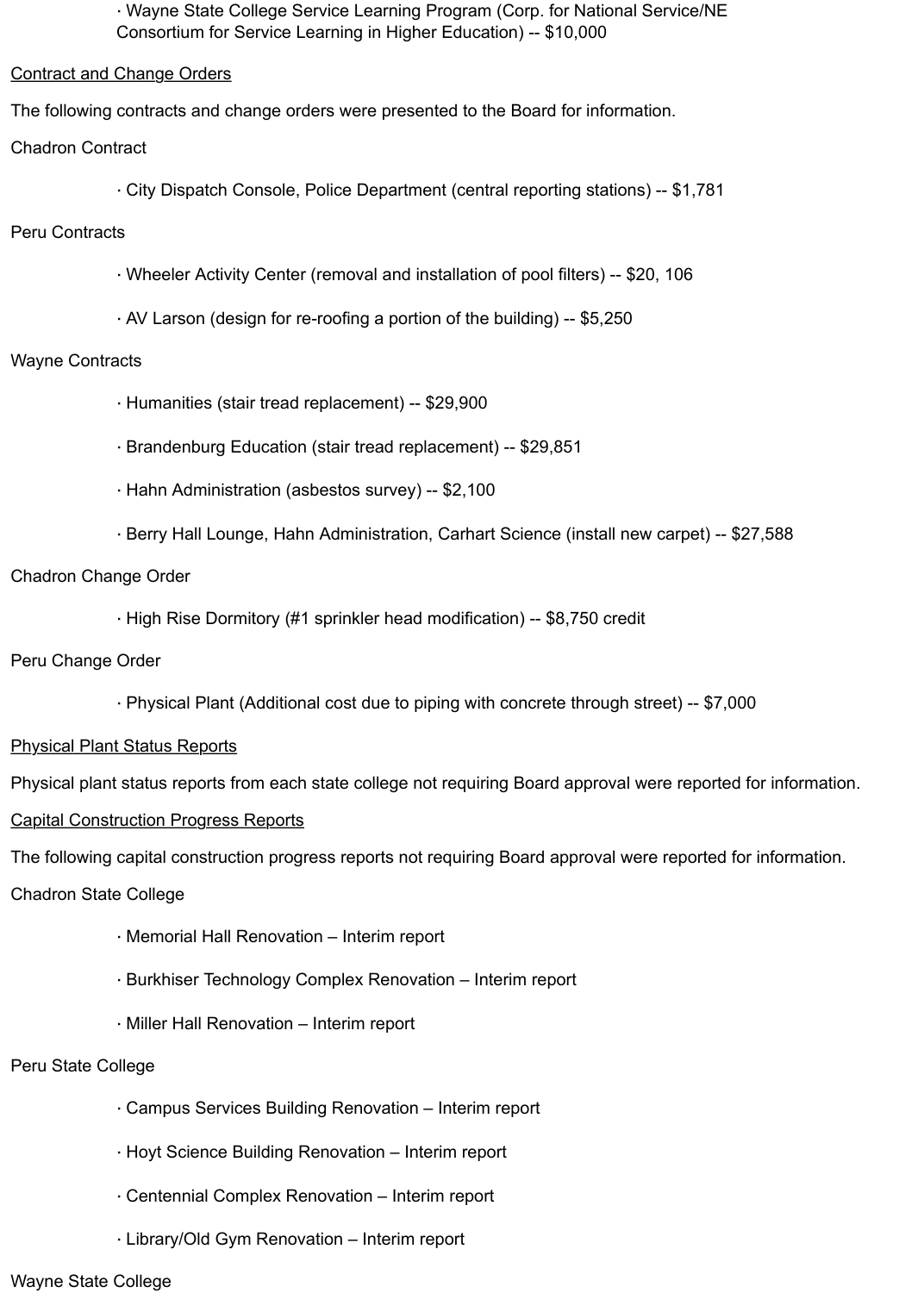- · Studio Arts Building Renovation Interim report
- · Connell Hall Renovation Interim report
- · Terrace Hall Renovation Interim report
- · Ramsey Theatre Renovation/Addition Interim report

## LB 309 Progress Reports

LB 309 progress reports from each state college not requiring Board approval were reported for information.

## Contingency Maintenance Progress Reports

Contingency maintenance progress reports from each state college not requiring Board approval were reported for information.

## Year-end Operating Expenditure Reports

2000-01 year-end operating expenditure reports from each state college not requiring Board approval were reported for information.

## Year-end Financial Reports

2000-01 year-end financial reports from each state college not requiring Board approval were reported for information.

## Year-end Revenue Bond Expenditure Reports

2000-01 year-end revenue bond operating expenditure reports from each state college not requiring Board approval were reported for information.

## Substantial Completion Status of Campus Services Building and Hoyt Science Building at Peru State

The Hoyt Science Addition is occupied for the fall semester, along with the Campus Services addition and a portion of the renovated Campus Services Building. Demolition and renovation in the old portion of Hoyt Science Building are occurring at this time.

## **MISCELLANEOUS INFORMATION ITEMS**

### Executive Director's Report

Executive Director Carpenter introduced Lynne Olson, as the new administrative assistant in the NSC offices.

Carpenter stated he would forego the discussion on the budget issues in light of the tragedies that occurred in New York City, at the Pentagon and in Pennsylvania. He noted the governor would be making a decision of whether to hold a special legislative session to deal with the budget shortfalls in the near future. The Executive Director said that he expected a special session to begin in late October. Depending on the decisions of the governor and/or the Legislature, the Nebraska State Colleges would handle the budget cuts through absorption, use of reserves and a possible tuition increase in the second semester.

The System Office will prepare and distribute "talking points" for those who wish to communicate with the governor or members of the Unicameral about the effects of a mid-year rescission on the NSC.

Vice Chair Lindau noted the Board is committed to preserving the current institutional funding.

### Presidents' Reports

President Johnson announced that as a result of the efforts of the Peru State College Foundation the college would soon announce four named faculty chairs, funding for 2 annual \$5,000 "Professional and Support Staff Exceptional Service Awards" presented to a professional and a support staff member, and funding for \$500 scholarships for the 1<sup>st</sup> place winners in the annual Quiz Bowl, History Competition Day, and Business Competition Day held at the College would be available.

President Stearns reported that Wayne State experimented with a new format for opening activities this year. All College faculty and staff were invited to participate in a brainstorming activity to identify priorities for the College to advance its quality improvement initiatives which relate to the eight quality criteria of the AQIP process. She further